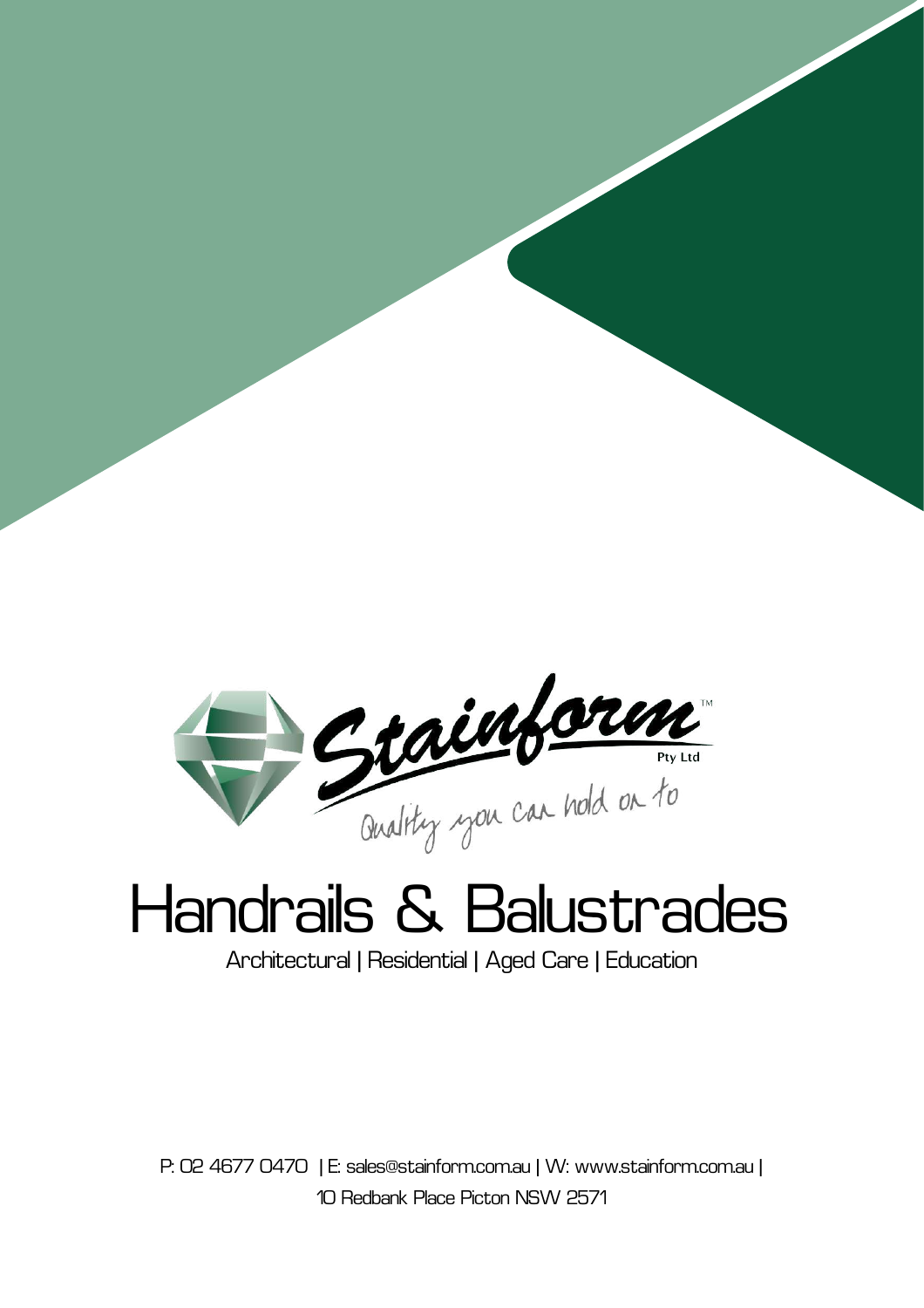

**WR** 











#### Tube Profile

- 38mm dia. tubular
- 44mm dia. tubular

#### Material Options

- 304 grade stainless steel (internal option)
- 316 grade stainless steel (external option)

#### **Finishes**

- Satin Polished  $\bullet$
- Bright Mirror **Polished**
- Optional clear or coloured polyster coating

#### Handrail Options

- Stainless Steel
- **Brass**
- **Hardwood**
- Polished
- Powder coated/painted
- Various profiles
- Integrated lighting  $\bullet$
- Glass top  $\bullet$
- Offset or cantilevered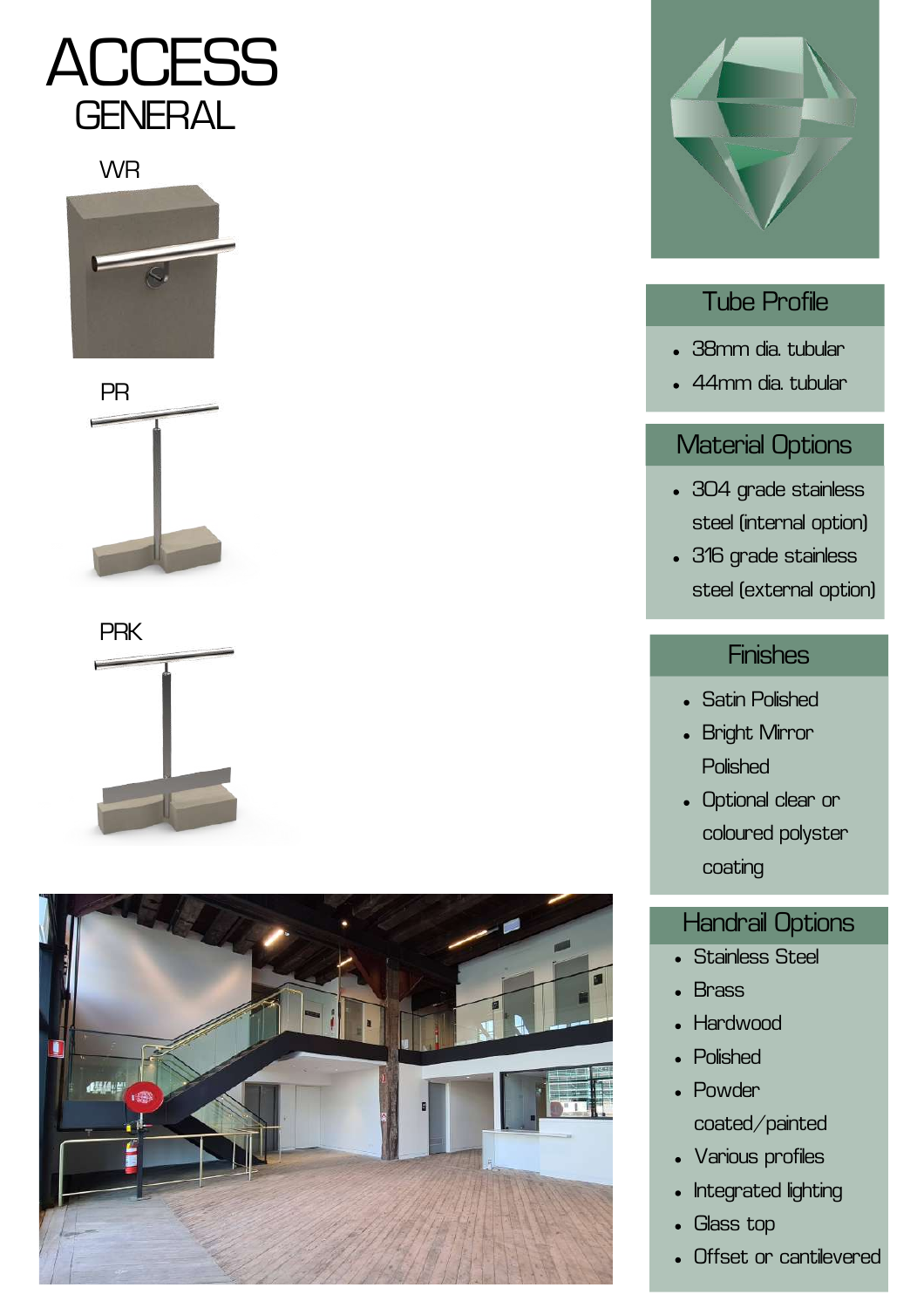

#### FWR



#### FPR



FPKR



#### FDPHR





#### Tube Profile

- 38mm dia. tubular
- 44mm dia. tubular

#### Material Options

- 304 grade stainless steel (internal option)
- 316 grade stainless steel (external option)

#### **Finishes**

- **Satin Polished**  $\bullet$
- Bright Mirror **Polished**
- Optional clear or coloured polyster coating

#### Handrail Options

- Stainless Steel
- **Brass**  $\blacksquare$
- Hardwood
- Polished
- Powder coated/painted
- Various profiles
- Integrated lighting  $\bullet$
- Glass top  $\bullet$
- Offset or cantilevered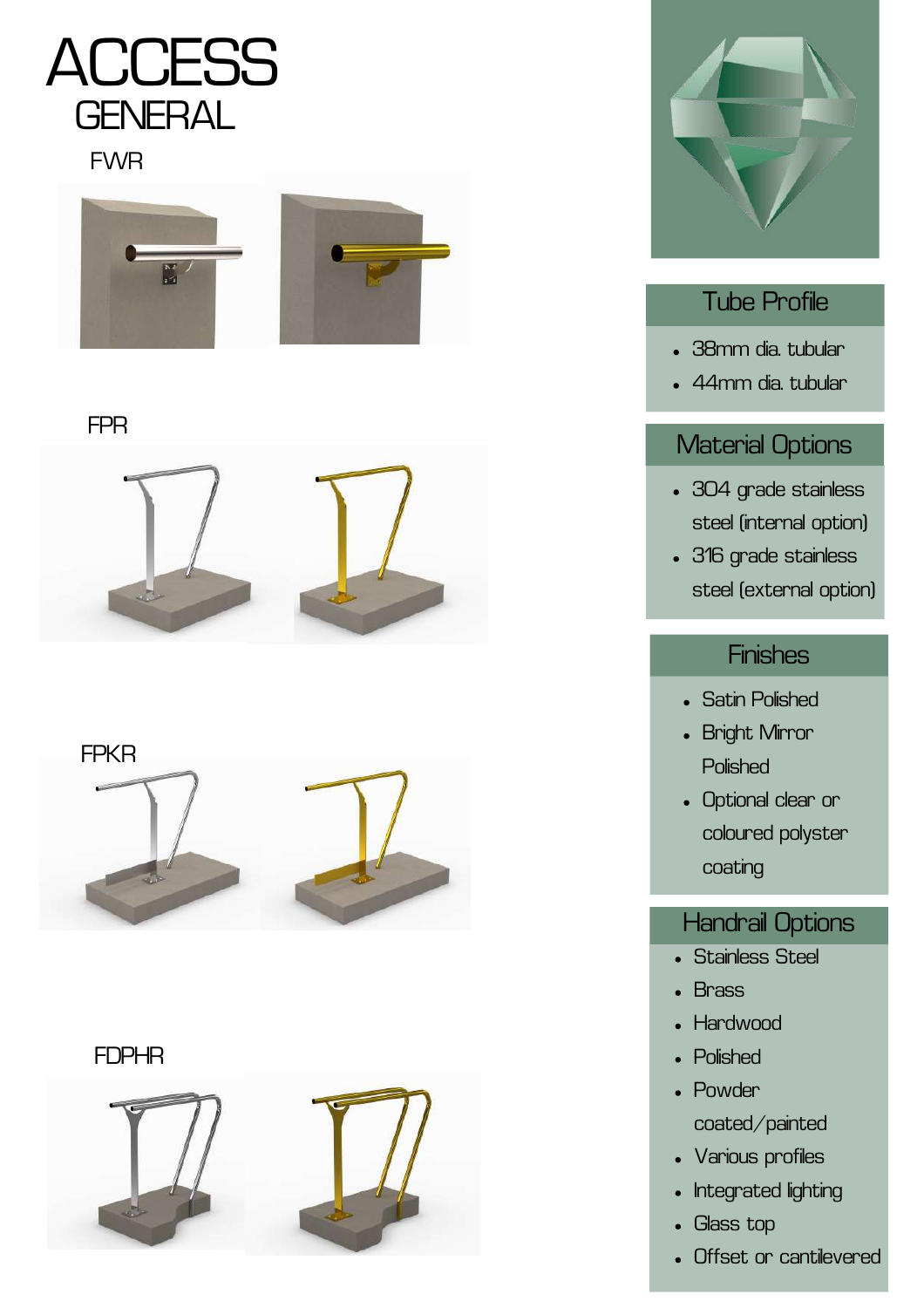

#### DPR



#### DWR





#### Tube Profile

- 38mm dia. tubular
- 44mm dia. tubular

#### Material Options

- 304 grade stainless steel (internal option)
- 316 grade stainless steel (external option)

#### **Finishes**

- **Satin Polished**  $\bullet$
- Bright Mirror **Polished**
- Optional clear or coloured polyster coating

#### Handrail Options

- Stainless Steel
- **Brass**  $\bullet$
- Hardwood
- Polished
- Powder coated/painted
- Various profiles
- Integrated lighting  $\bullet$
- Glass top  $\bullet$
- Offset or cantilevered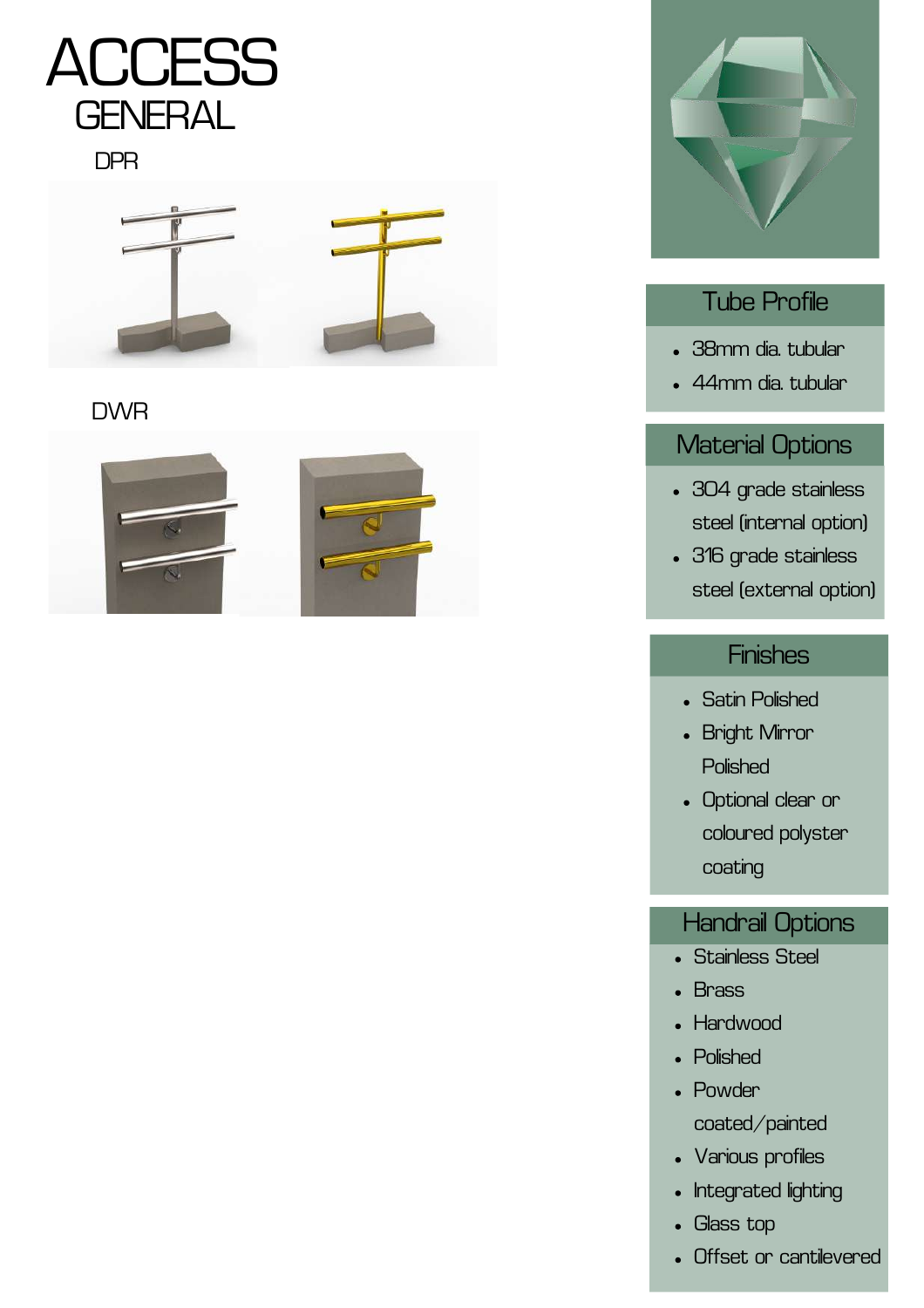### Royal Brass Architectural

#### BWR



BPR



BPRK





### **Applications**

- Handrails
- Balustrades
- Wall rails and Kick rail



### **FINISHES**

#### POLISHED BRASS ANTIQUE BRASS MEDIUM BRONZE DARK BRONZE







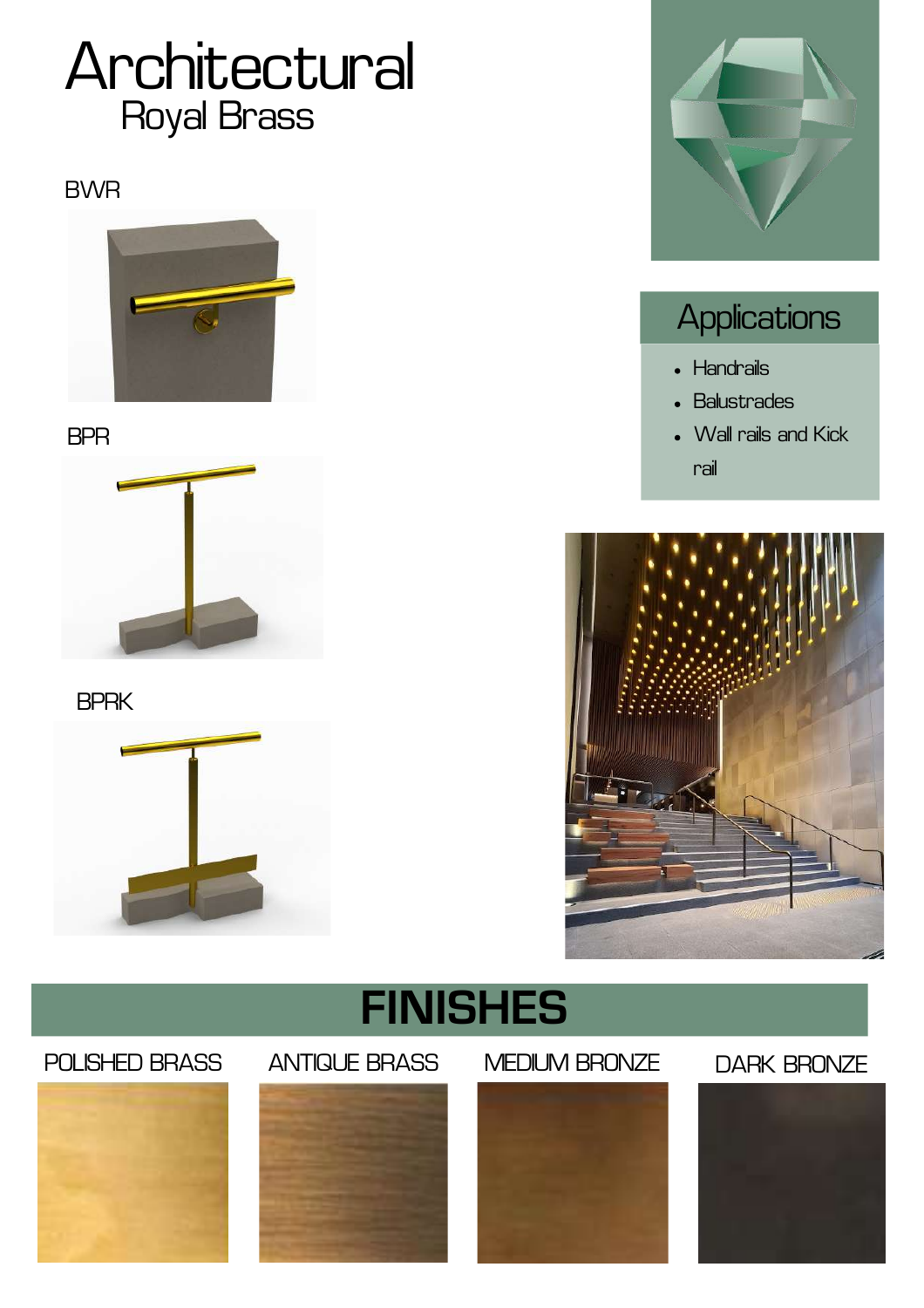### Architectural ONYX STANLESS

#### **OMNIA**



**BROOKVALE** 



#### RANDALL



#### **MARSDEN**



The Marsden system has a timber top rail with powder coated steel posts painted black allowing for modernity to be expressed. Polished stainless steel handrail which has integrated Pod LED lighting

Polished stainless steel handrail which has integrated channel LED lighting

The Clovelly system is a highly recognised balustrade system suited to many styles. It has a high aesthetic and appeal for many clients.

#### **Finishes**

- Satin Polished
- Bright Mirror **Polished**
- Optional clear or coloured polyster coating



#### Tube Profile

- 38mm dia. tubular
- 44mm dia. tubular

#### Infill Panels

- Glass panels
- Horizontal or vertical mid rails
- Straining wires
- **Steel**
- Other custom options

#### Handrail Options

- Stainless Steel
- **Brass**
- Hardwood
- Polished
- Powder coated/painted
- Various profiles
- Integrated lighting
- Glass top
- Offset or cantilevered

#### Material Options

- 304 grade stainless steel (internal option)
- 316 grade stainless steel (external option)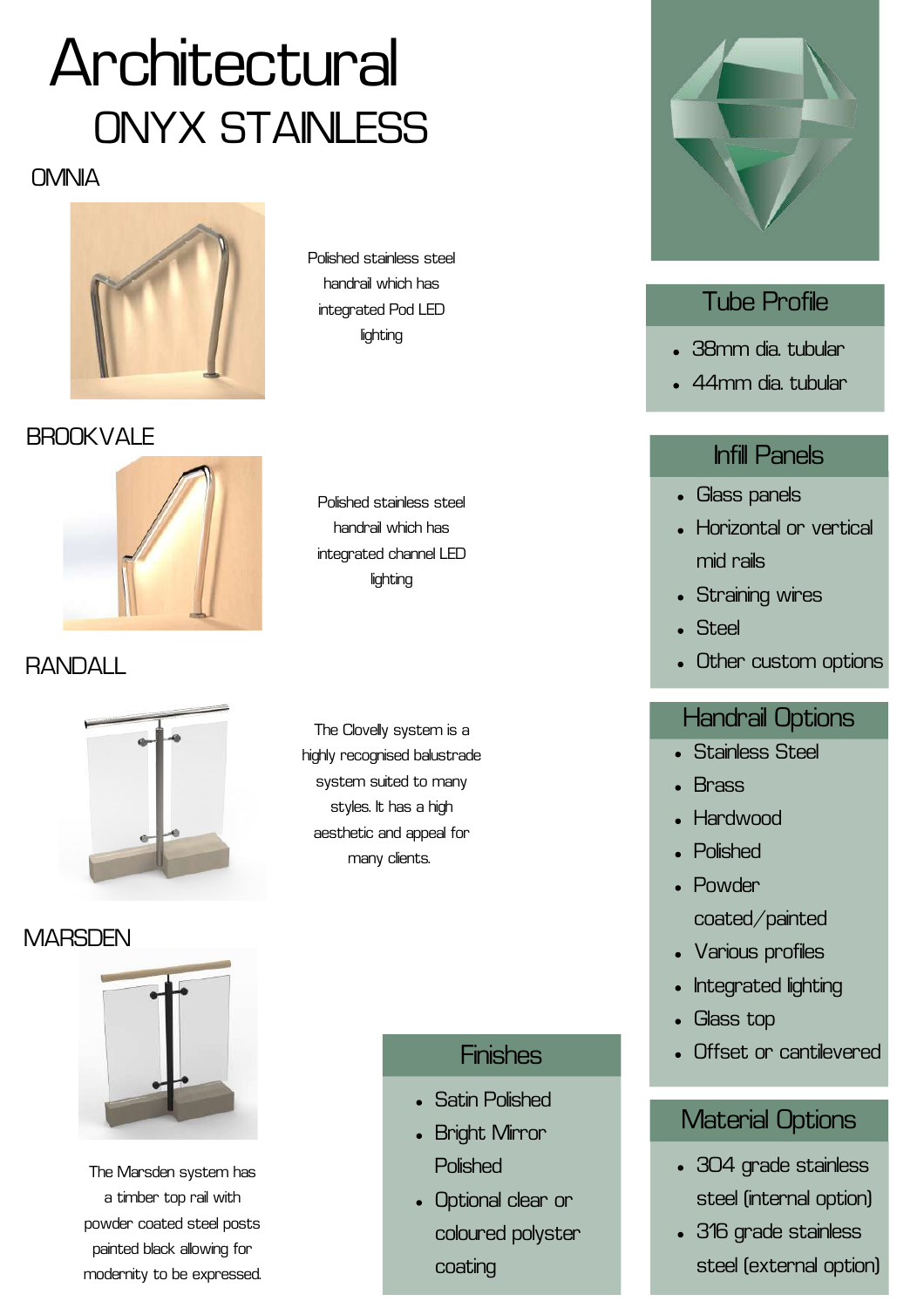#### **TIFFANY**



Tiffany is a luxurious American oak hardwood handrail



**THOMAS** 



Thomas is a timber handrail that is made from blackbutt hardwood.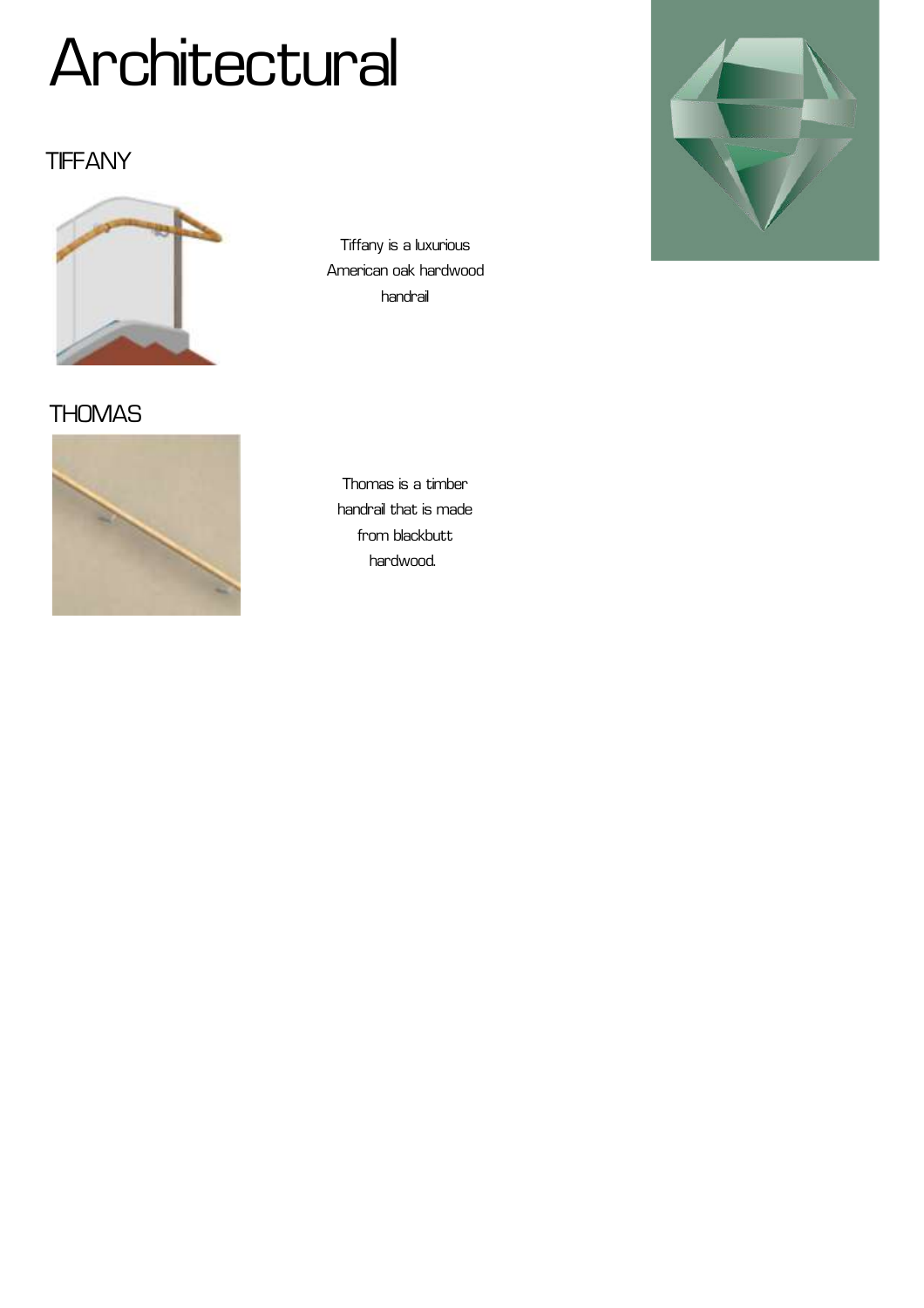#### **PYRMONT**



BROOKVALE

**FIRE STAIR** 



The Pyrmont can also be used as the structure of the stair as well as the balustrade

Perforated Balustrade can also be made into a feature and is also highly practical,

Great use for Fire Rated stairs and areas.

#### **Finishes**

- Satin Polished
- Bright Mirror **Polished**
- Optional clear or coloured polyster coating



#### Tube Profile

- 38mm dia. tubular
- 44mm dia. tubular

#### Infill Panels

- Glass panels
- Horizontal or vertical mid rails
- Straining wires
- Steel
- Other custom options

#### Handrail Options

- Stainless Steel
- **Brass**
- Hardwood
- Polished
- Powder coated/painted
- Various profiles
- Integrated lighting  $\bullet$
- Glass top
- Offset or cantilevered

#### Material Options

- 304 grade stainless steel (internal option)
- 316 grade stainless steel (external option)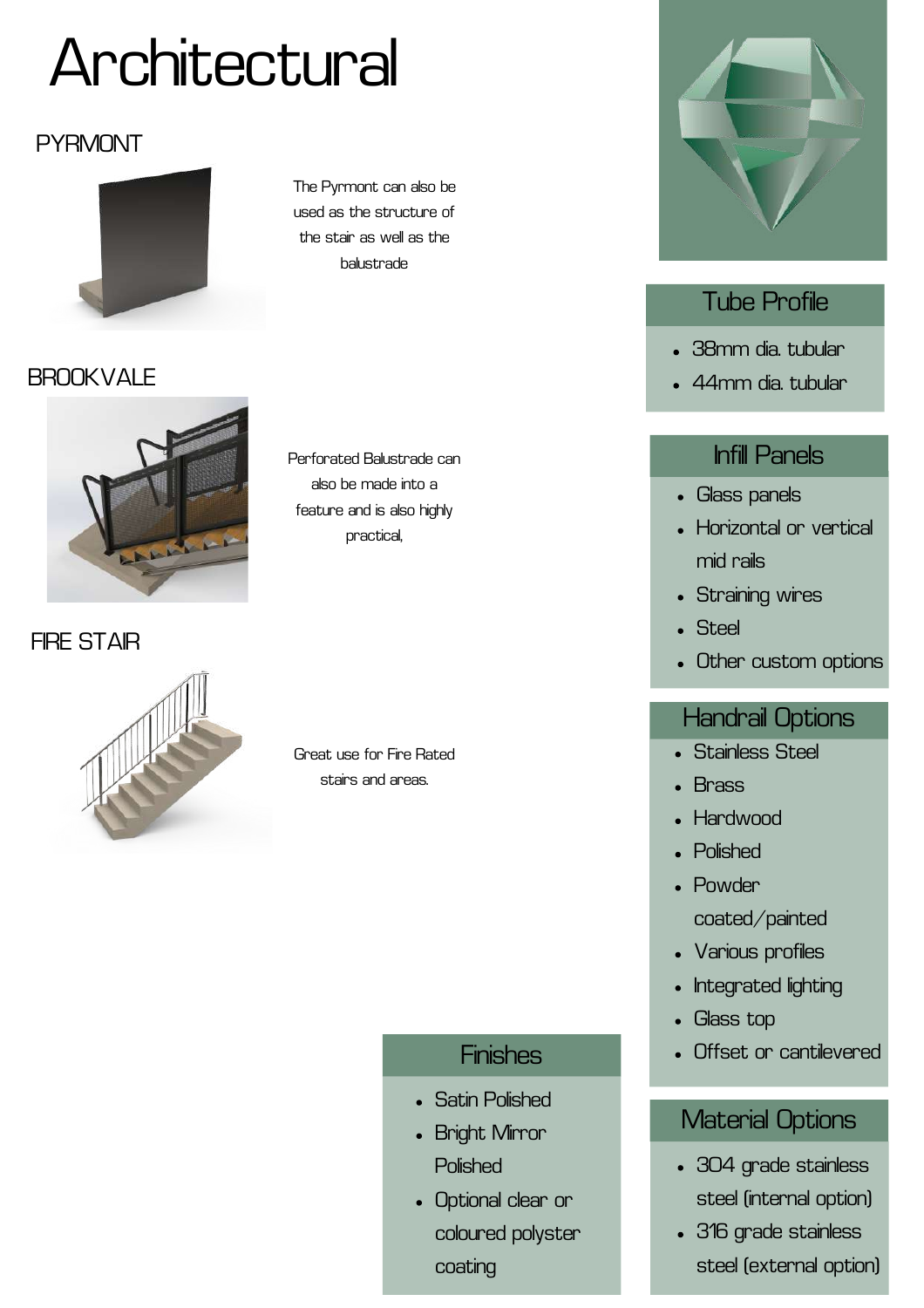#### **CRYSTAL**



METROPOLIS<sub>1</sub>



The Crystal system is a very standard balustrade system with a clean, modern appeal

Metropolis comes in many variations with an all glass look including other features.

Penhurst consists of flatbar posts and 12mm glass giving a



This design is C5 compliant which means it is susceptible to overcrowded areas

#### Fixing Options

- Slimline point fixings
- Plate fixings
- Aluminium channels
- Channel finishes

#### **Finishes**

- Anodised
- Brass, stainless steel or mirror



#### Infill Panels

- Glass panels
- Horizontal or vertical mid rails
- Straining wires
- Steel
- Other custom options

#### Handrail Options

- Stainless Steel
- Brass
- Hardwood
- Polished
- Powder coated/painted
- Various profiles
- Integrated lighting  $\bullet$
- Glass top
- Offset or cantilevered

#### Material Options

- Privacy, coloured or tinted glass
- Self-cleaning glass
- Low-iron glass
- Anti bacterial glass
- Manifested glass
- Heat soaked glass

#### PFNSHURST

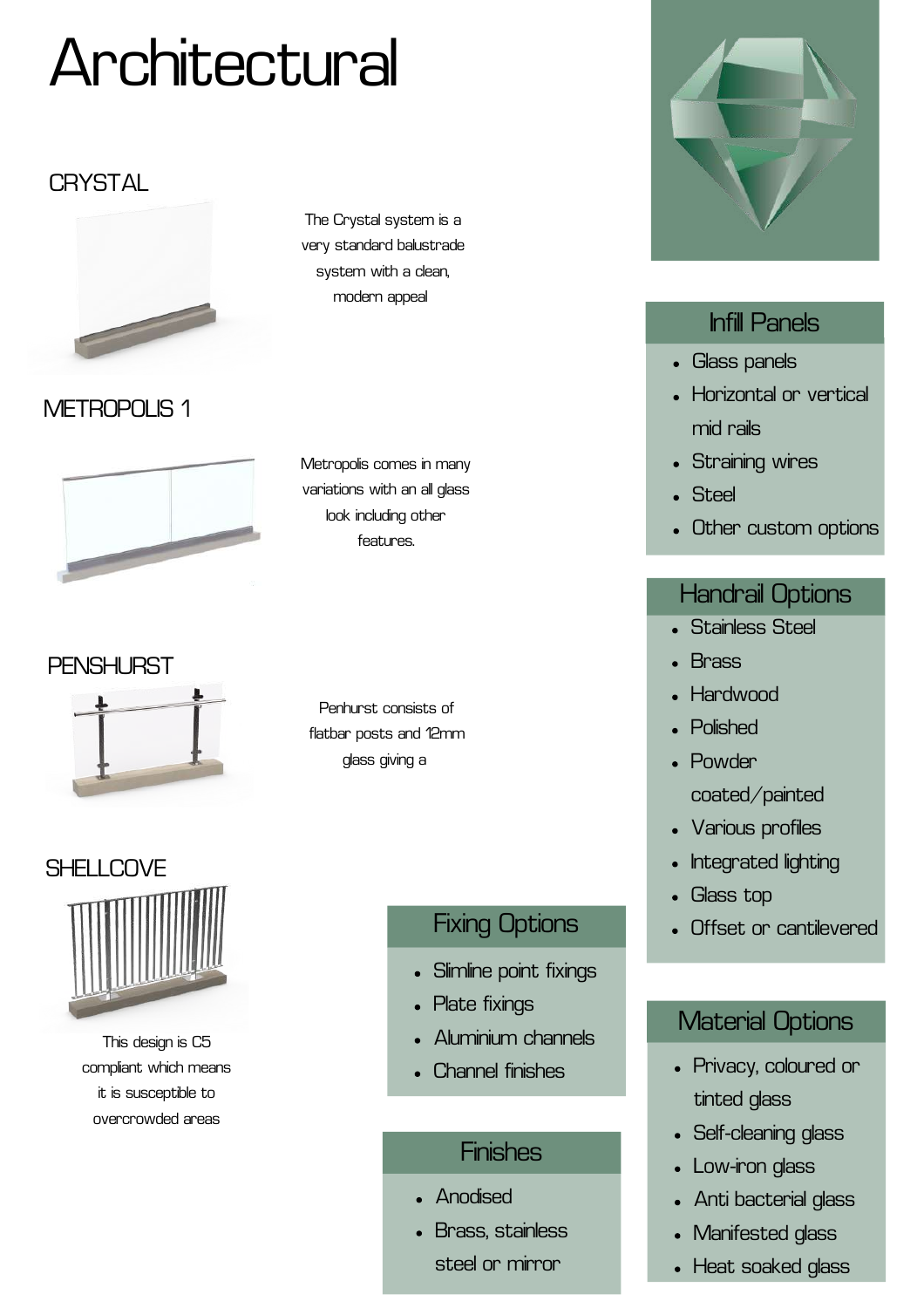#### **CRUSADER**



This design is C5 compliant and is 50x10 flat bar infill.

#### **STADIUM**



This design is C5 compliant which means it is susceptible to overcrowded areas

**MERIDAN** 



Meridan is a mixed hardwood balustrade on a steel edge plate.

#### REDLANDS



Redlands is a patch fit glass balustrade that you can get in stainless steel, brass or bronze. with a matching handrail



#### Handrail Options

- Stainless Steel
- Brass
- Hardwood
- Polished
- Powder coated/painted
- Various profiles
- Integrated lighting
- Glass top
- Offset or cantilevered

#### Material Options

- Privacy, coloured or tinted glass
- Self-cleaning glass
- Low-iron glass
- Anti bacterial glass
- Manifested glass
- Heat soaked glass

- Anodised
- Brass, stainless steel or mirror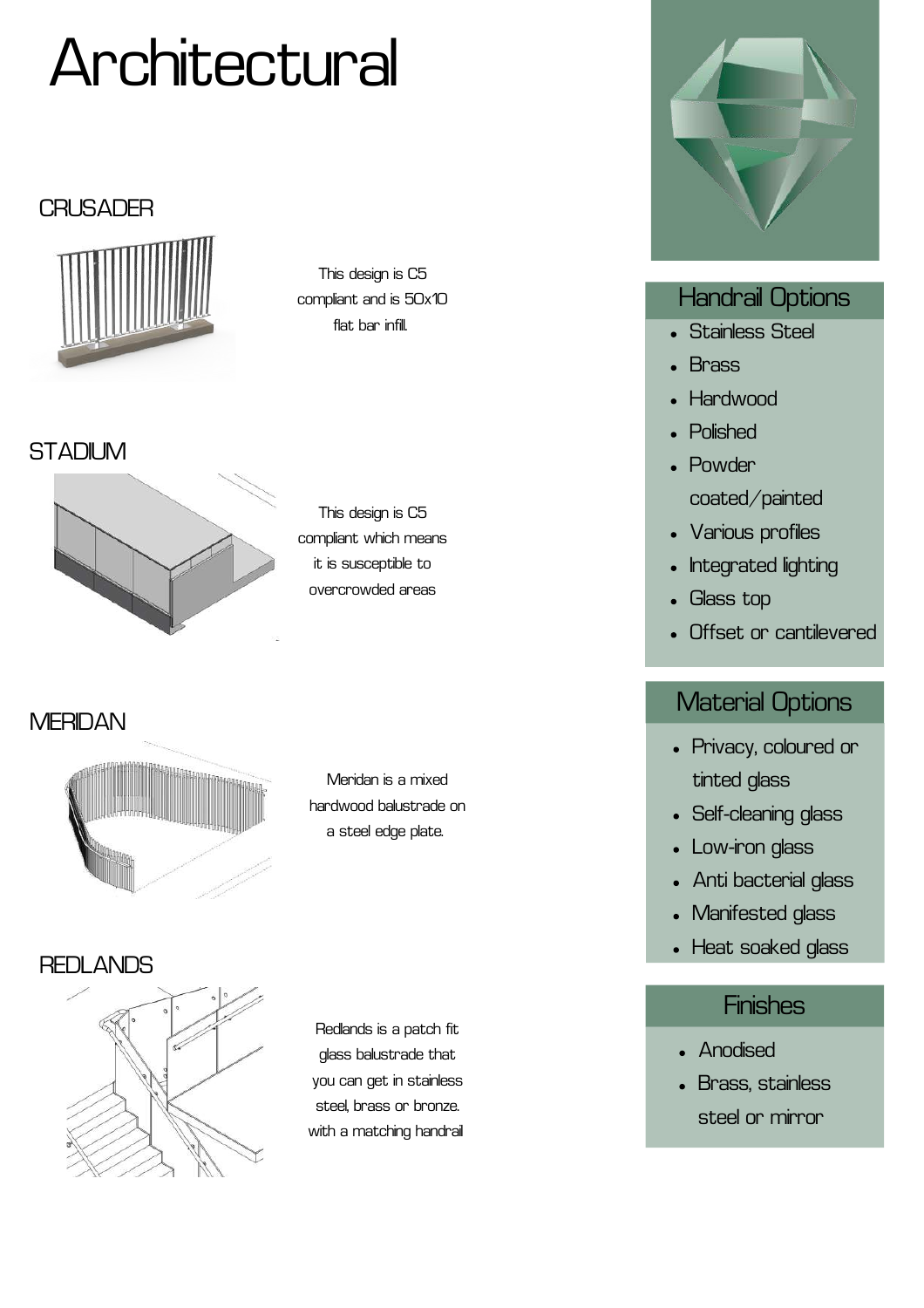### Residential/Aged Care SEMI FRAMELESS



ALPHA

the ultimate balance between frameless and fully framed styles with an exposed bottom edge of the glass.

highly popular balustrade system that is ultra slimline allowing for a clean flush look.

LUNA



the luna is a highly sought after balustrade due to its slimline design.

**QUEST** 

used where a subtle design is required but an architectural edge is paramount.





conventional handrail and an exposed bottom edge of the glass.



ideal for a privacy screen with an offset handrail and an exposed edges of the glass.



ideal for shopping centres, stadiums and public gathering points due to its large withstanding load.



#### **Profiles**

Fixed with an aluminium glazing post with infill recesses either on one side or corner applications.

### Infill Panels

- Glass panels
- Clear, Opaque, Ceramic Frit, Frosted or tinted
- Horizontal or vertical aluminium midrails

- Anodised
- Powder coated
- Painted
- Other custom coatings can be used to suit requirements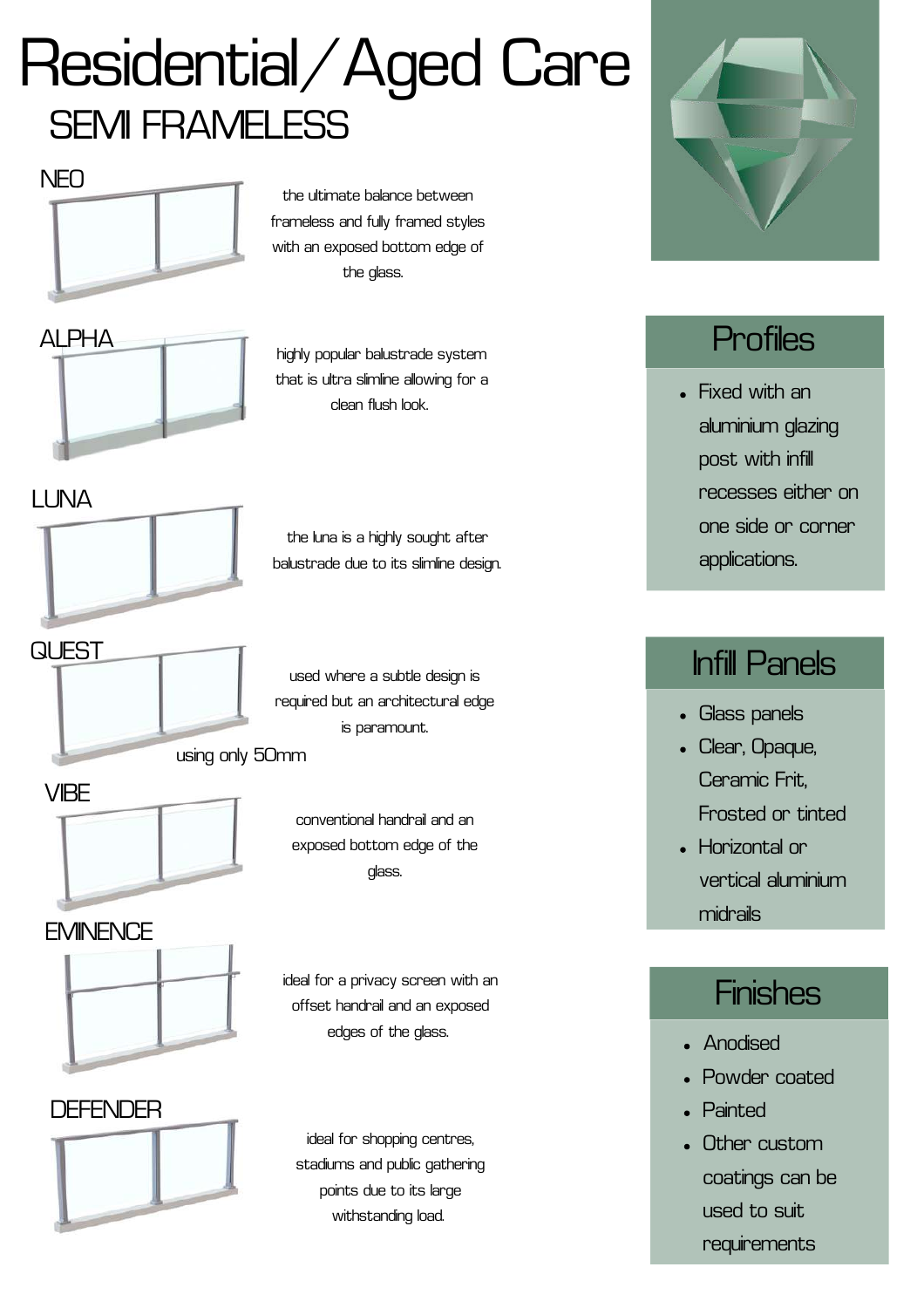## Residential/Aged Care

#### Fully Framed Aluminium

can be used for privacy and screening

**VISTA** 



A system that allows for a pre glazed, powder coated balustrade suite which easily clips together.

CLASSIC



Subtle design with a gap between the glass edge and top rail.







#### **Profiles**

Fixed with an aluminium glazing post with infill recesses either on one side or corner applications.

### Infill Panels

- Glass panels
- Clear, Opaque, Ceramic Frit, Frosted or tinted
- Horizontal or vertical aluminium midrails

- Anodised
- Powder coated
- Painted
- Other custom coatings can be used to suit requirements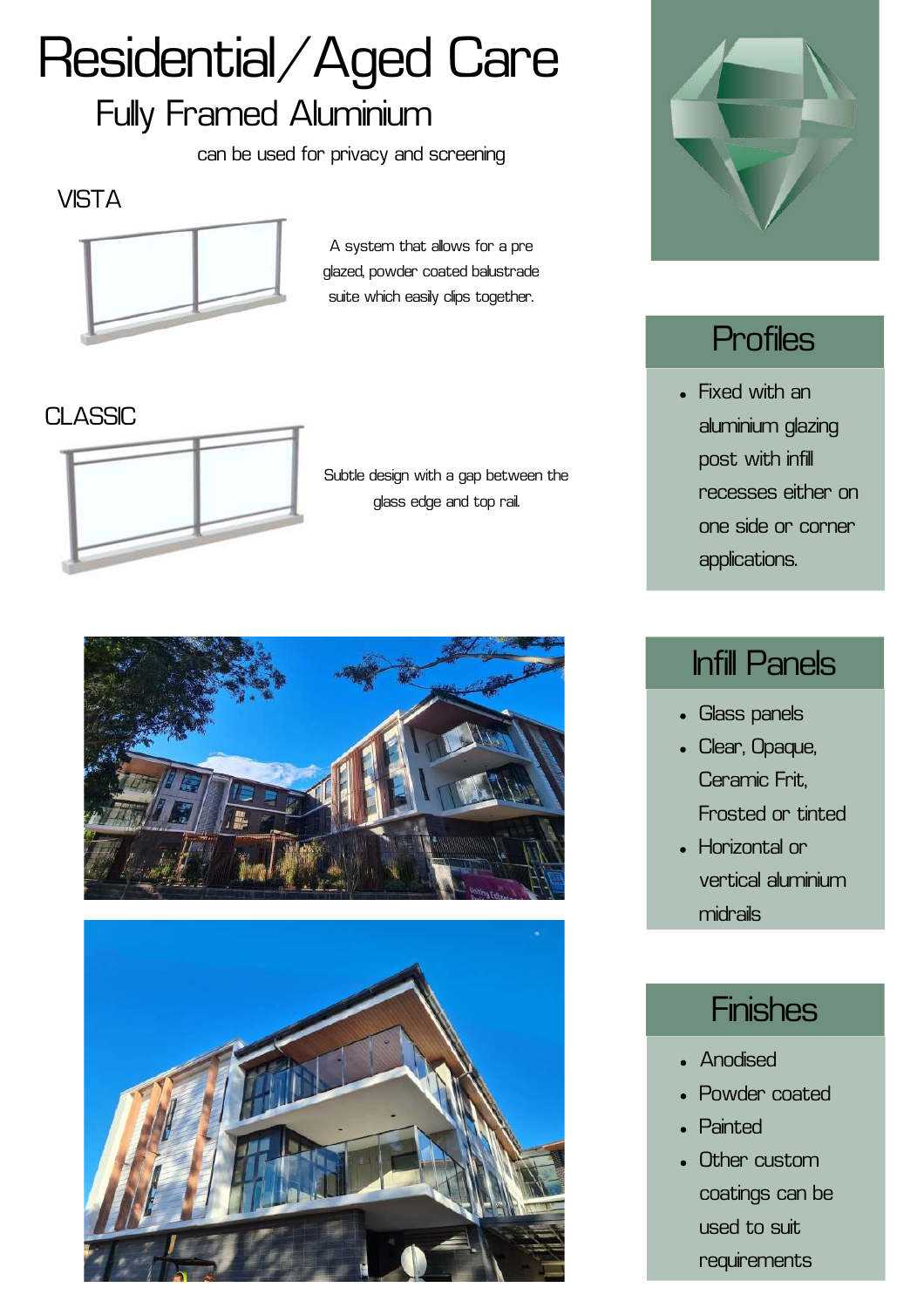### NON-GLAZED ALUMINIUM Residential/Aged Care

simple yet effective baluster system that comes pre assembled and can be clipped together



5mm 50x10mm balusters fixed to a structural T-section base plate.



50x10mm balusters fixed to a structural L base plate

#### **SETTLER**



rectangular handrail with 20x20mm balusters

#### **HERITAGE**



system smart enough to be clipped together using Axiom base plate, post and rectangular handrail.



custom landscape fencing system to compliment your building



- Anodised
- Powder coated
- Painted
- Other custom coatings can be used to suit requirements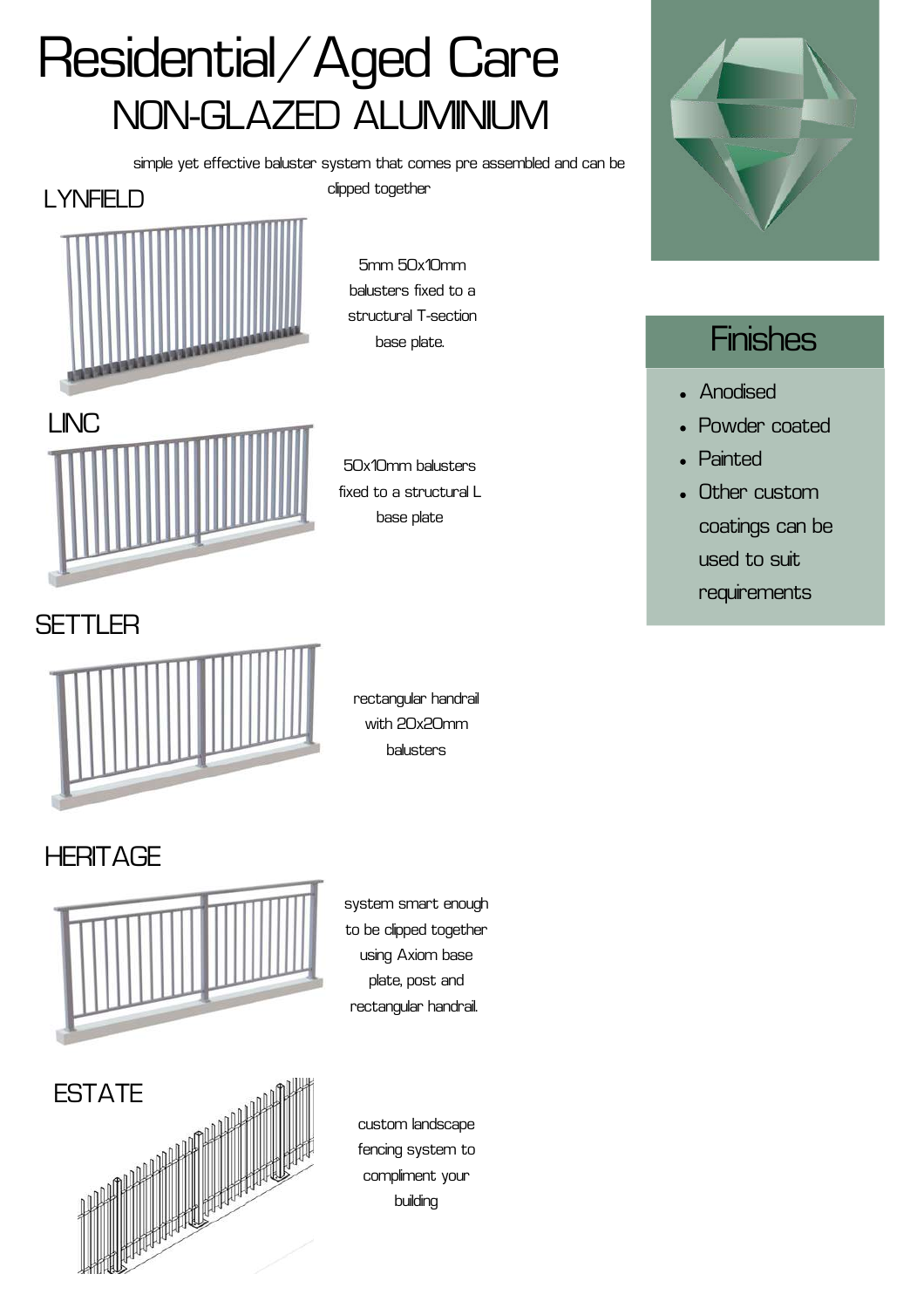## **EDUCATIONAL**

#### **Compliant Handrails**

These balustrades are perfect for schools and educational facilities.



75x12 frame with 12mm infill bars.

#### **PICTON**



#### All 50x8mm flat bar with a continuous side mounting plate (300x10mm)



#### **Finishes**

- Galvanised finish
- Powder coated
- Painted
- Stainless polish

#### Handrail Option

- Single handrail
- Dual handrail
- Stainless, galvanised or coated



75x12 flat bar core in top mount

**RIVERBANK** 



Post and panel balustrade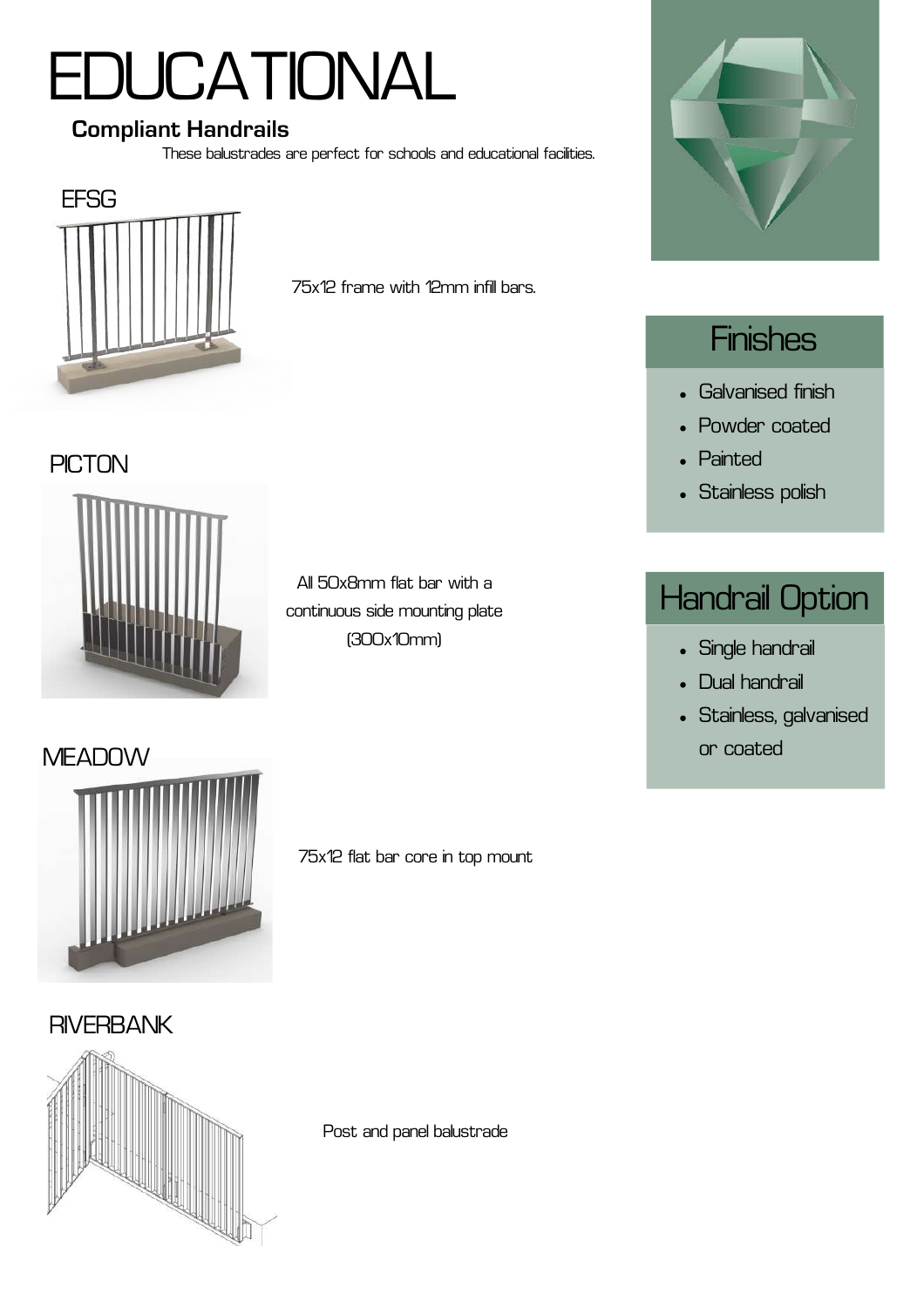### BOLLARDS

**Base Plated Stainless Steel Bollard** 



This is a popular style of bollard made from buff polished stainless steel and strong security & pedestrian control

#### **Core Fixed Stainless Steel Bollard**



Core fixed for optimum security, the bollards come in a variety of sizes to suit your specific needs

#### **Core Fixed Galvanised Bollard**



Core fixed galvanised bollard is very robust and can be used in multiple environments

#### **Removable Stainless Steel Bollard**



#### **Base Plated Painted Bollard**



This bollard is made from painted mild steel to provide visibility with budget and safety in mind.

**Base Plated Galvanised Bollard** 



Base plated galvanised bollard is made from hot dipped galvanised steel to provide hard wearing

#### **Core Fixed Painted Bollard**



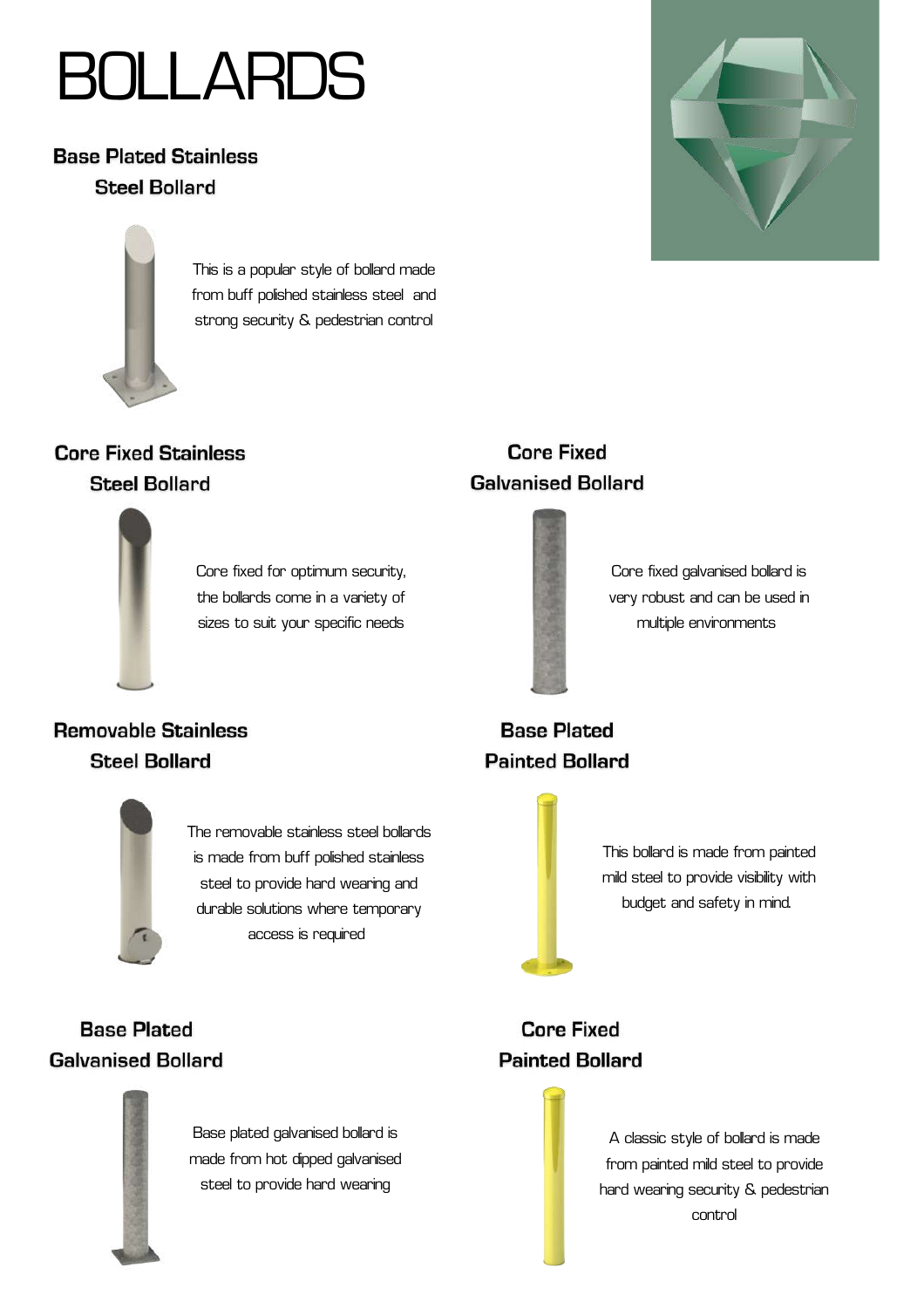### **BENEFITS** IMPORTANT FEATURES TO KNOW



- Stainform handrails and balustrades meet and exceed relevant Australian standards.
- All handrails are premeasured, prefabricated and prefinished meaning installation is quick with minimal site presence.
- Connections between parts are finished joints in preference to visible welds.
- Our handrail systems and individual components are largely interchangeable, allowing specifiers to combine different materials and colours and link it to their preferred style.
- The more standard options you choose will increase lead times and costs.
- We have available budget friendly options which have been proven and engineered. .
- Pre-assembled baluster systems available.
- Our five\* year design and manufacturing warranty means reduced risk terms and conditions apply\*